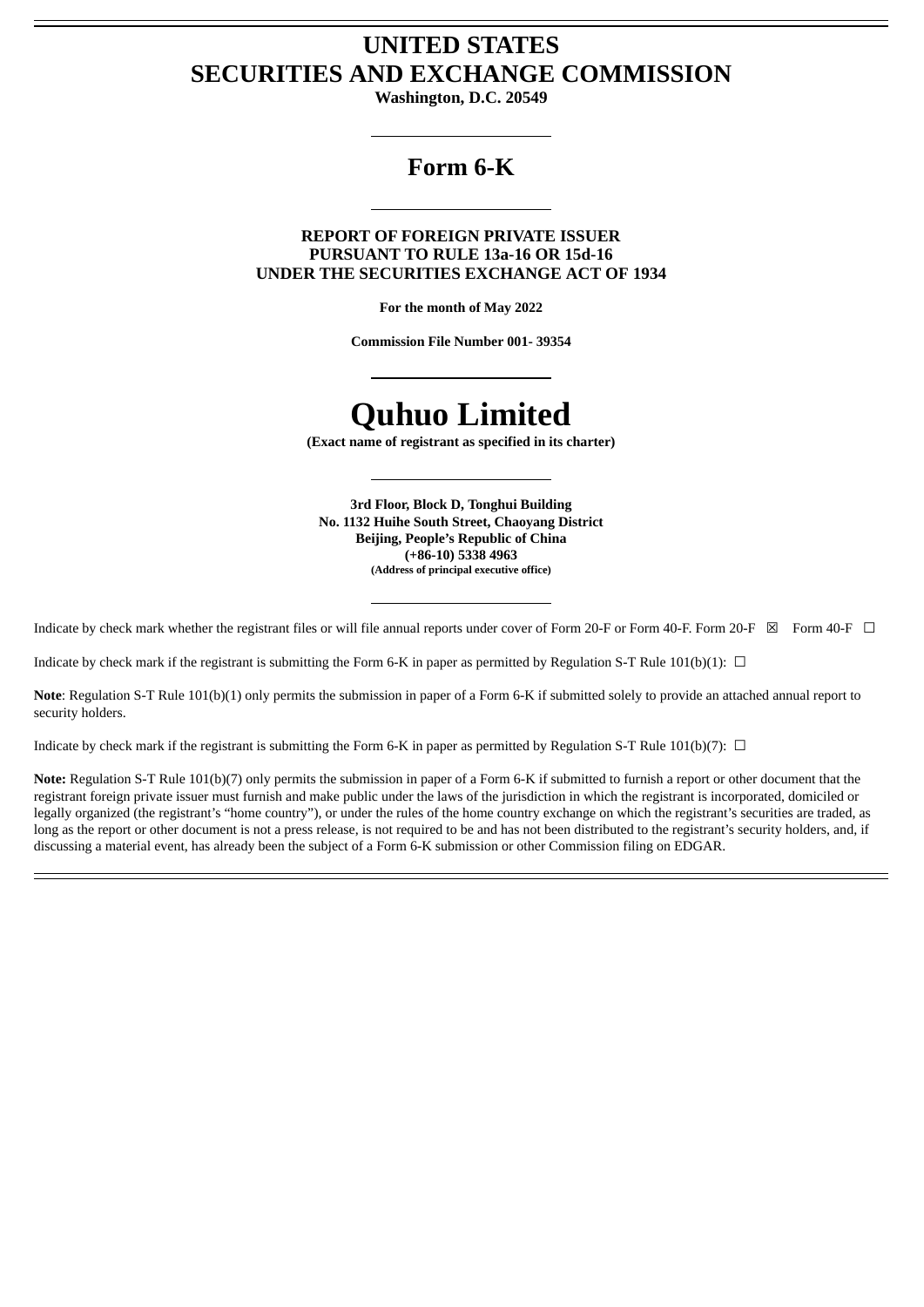## **SIGNATURES**

Pursuant to the requirements of the Securities Exchange Act of 1934, the registrant has duly caused this report to be signed on its behalf by the undersigned hereunto duly authorized.

Quhuo Limited

Date: May 20, 2022 By: /s/ Leslie Yu

Name: Leslie Yu<br>Title: Chairman Chairman and Chief Executive Officer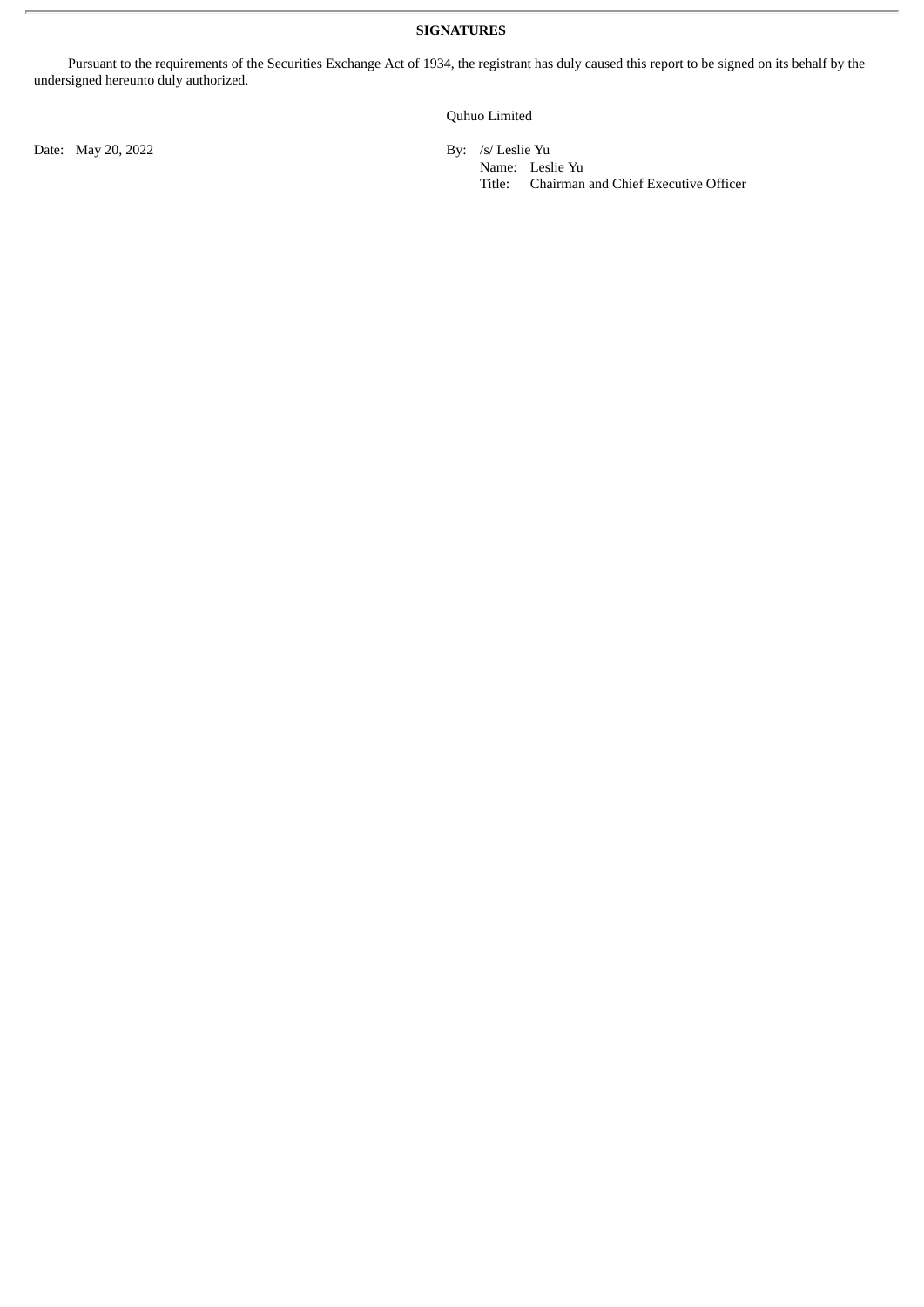# **EXHIBIT INDEX**

| Exhibit       | <b>Description</b>             |
|---------------|--------------------------------|
| <b>Number</b> | ้                              |
| 99.1          | $\sim$ $\sim$<br>Press release |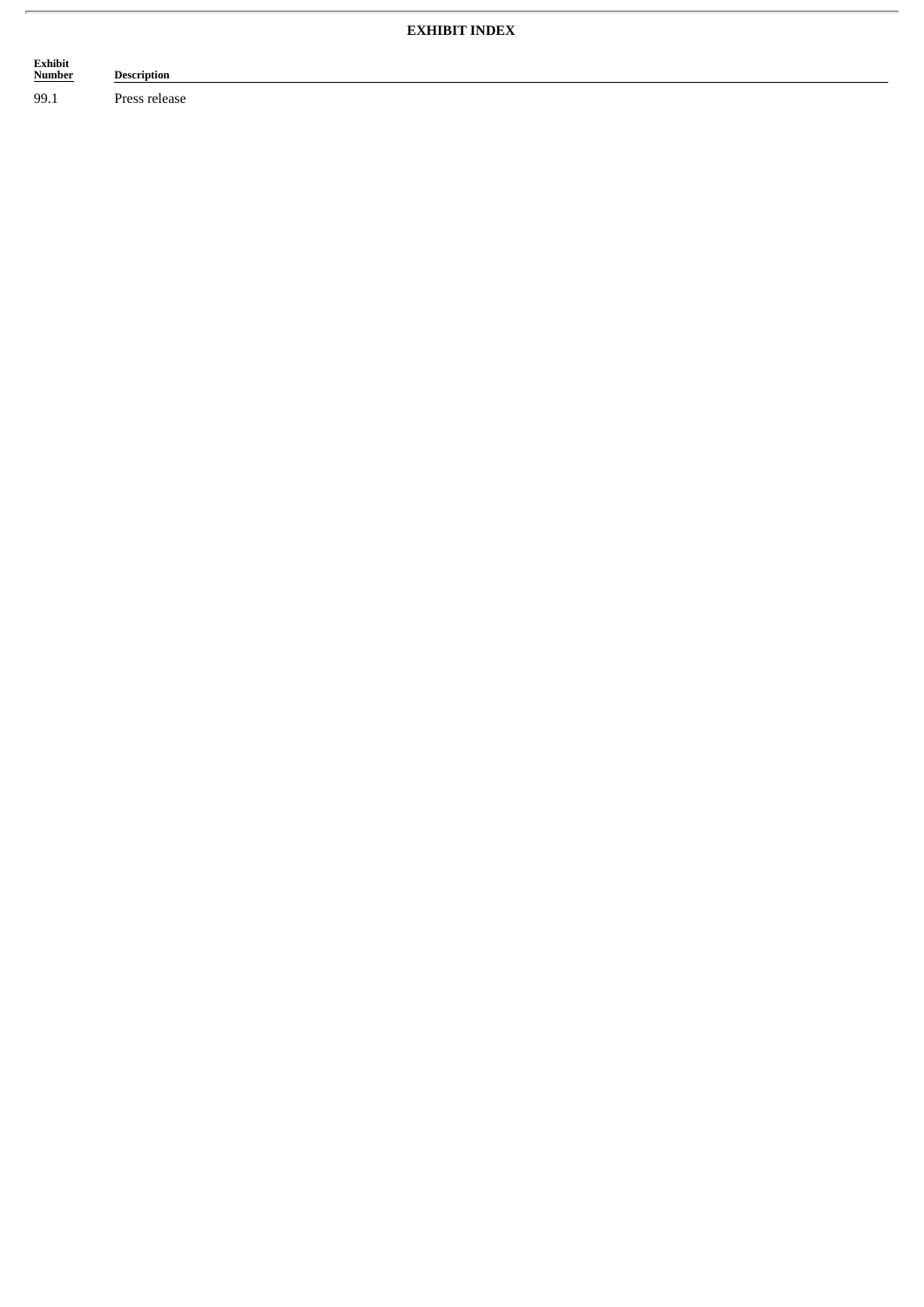### **Quhuo Announces Receipt of Nasdaq Notification Regarding Late Filing of Annual Report on Form 20-F**

BEIJING, May 19, 2022 /GLOBE NEWSWIRE/ — Quhuo Limited (NASDAQ: QH) ("Quhuo" or the "Company"), a leading gig economy platform from China, today announced that it received a notification letter dated May 18, 2022 (the "Notification Letter") from the Listing Qualifications Department of The Nasdaq Stock Market Inc. ("Nasdaq"), indicating that the Company is no longer in compliance with the Nasdaq Listing Rules since the Company has not yet filed its annual report on Form 20-F for the fiscal year ended December 31, 2021 (the "2021 Form 20-F"). Nasdaq Listing Rule 5250(c)(1) requires Nasdaq-listed companies to timely file all periodic reports.

This Notification Letter has no immediate effect on the listing of the Company's American depositary shares on the Nasdaq Global Market. Pursuant to the Nasdaq Listing Rules, the Company has 60 calendar days from the date of the Notification Letter to submit a plan to regain compliance with Nasdaq Listing Rules (the "Compliance Plan"). If Nasdaq accepts the Compliance Plan, it may grant the Company an extension until November 14, 2022 to regain compliance. The Company expects either to file its 2021 Form 20-F or submit the Compliance Plan within the prescribed 60-day period.

As previously reported by the Company in its Notification of Late Filing on Form 12b-25, filed with the Securities and Exchange Commission (the "Commission") on April 29, 2022, the Company was unable to file the 2021 Form 20-F within the prescribed period because the Company needs additional time to compile all the information necessary to complete its annual financial statements to be included therein. The Company failed to file the 2021 Form 20-F within the 15-day extension period prescribed by Rule 12b-25(b)(2)(ii) under the Securities Exchange Act of 1934, as amended, primarily because certain documents were not provided by third parties as scheduled. The Company currently expects to file the 2021 Form 20-F upon receipt of such third-party documents by the end of June 2022.

This announcement is made in compliance with Nasdaq Listing Rule 5810(b), which requires prompt disclosure of receipt of a deficiency notification.

### **About Quhuo**

Quhuo Limited (NASDAQ: QH) ("Quhuo" or the "Company") is a leading workforce operational solutions platform in China. Quhuo provides techenabled, end-to-end operational solutions to blue-chip on-demand consumer service businesses in industries with significant e-commerce exposure, primarily including on-demand food delivery, mobility services, housekeeping and accommodation. Quhuo's platform helps its industry customers mobilize a large team of workers and utilizes a combination of training, performance monitoring and refinement, and incentives to transform them into skilled workers who can follow industry-specific, standardized and highly efficient service procedures. Within the on-demand consumer service ecosystem, the Company plays a unique and indispensable role as the link between consumer service businesses and end consumers to enable the delivery of goods, services and experiences to consumers.